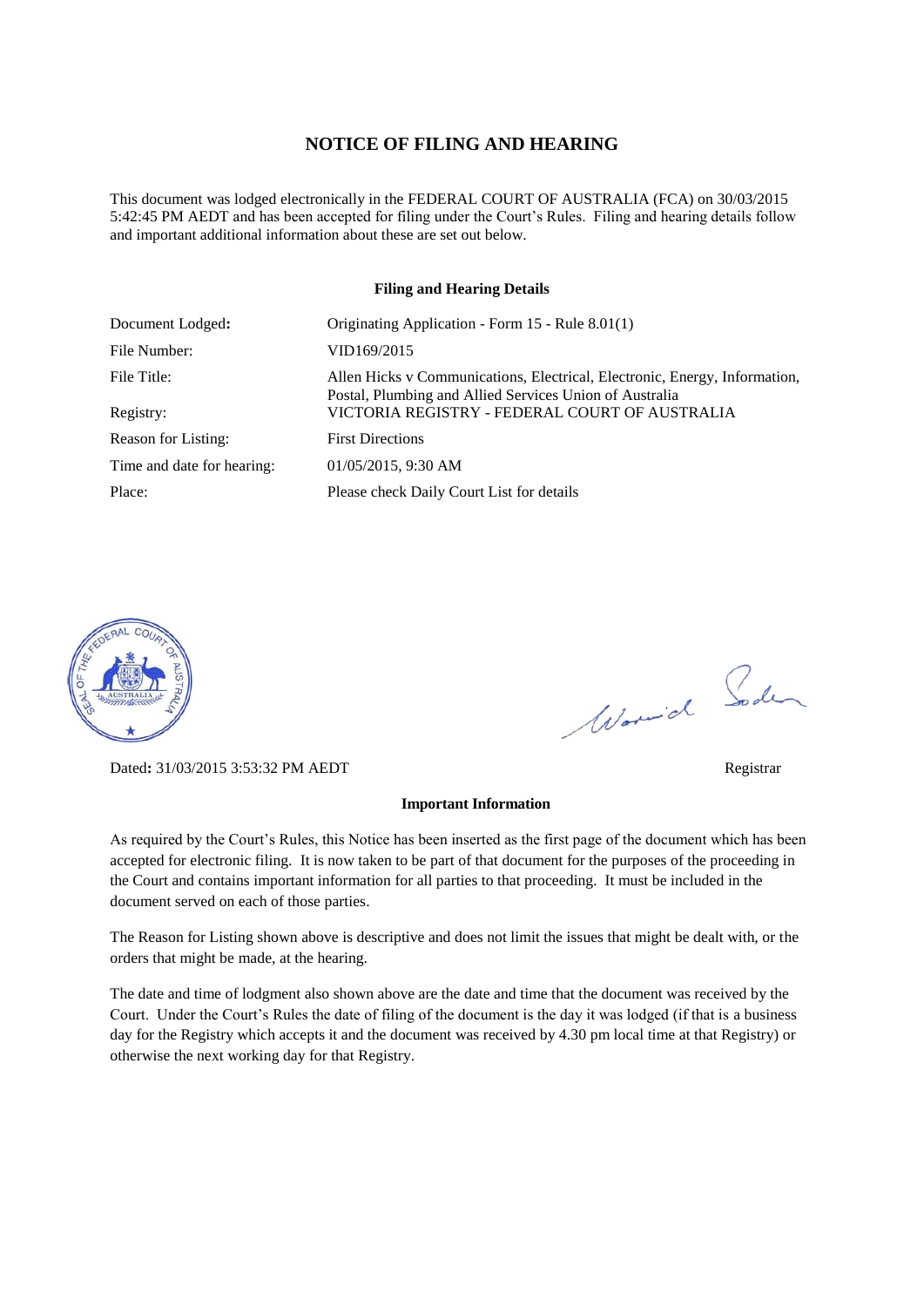Form 15 Rules 8.01(1); 8.04(1)

## **Originating application**

No.

of 2015

**Federal Court of Australia** District Registry: Victoria Division: Fair Work

# **Allen Hicks**

Applicant

Communications, Electrical, Electronic, Energy, Information, Postal, Plumbing and Allied Services Union of Australia Respondent

To the Respondent

The Applicant applies for the relief set out in this application.

The Court will hear this application, or make orders for the conduct of the proceeding, at the time and place stated below. If you or your lawyer do not attend, then the Court may make orders in your absence.

You must file a notice of address for service (Form 10) in the Registry before attending Court or taking any other steps in the proceeding.

| Time and date for hearing: |  |  |
|----------------------------|--|--|
| Place:                     |  |  |
|                            |  |  |

Date:

March 2015

Signed by an officer acting with the authority of the District Registrar

| Filed on behalf of                       | the Applicant                                         |  |
|------------------------------------------|-------------------------------------------------------|--|
| Prepared by                              | John Payne                                            |  |
| Law firm                                 | Hall Payne Lawyers                                    |  |
| (07) 3017 2400<br>Tel                    | Fax<br>(07) 3017 2499                                 |  |
| <u>general@hallpayne.com.au</u><br>Email |                                                       |  |
| <b>Address for service</b>               | Ground Floor, 27 Peel Street, South Brisbane QLD 4101 |  |
| Ref: JWP:4141155                         | [Version 2 form approved 09/05/2013]                  |  |